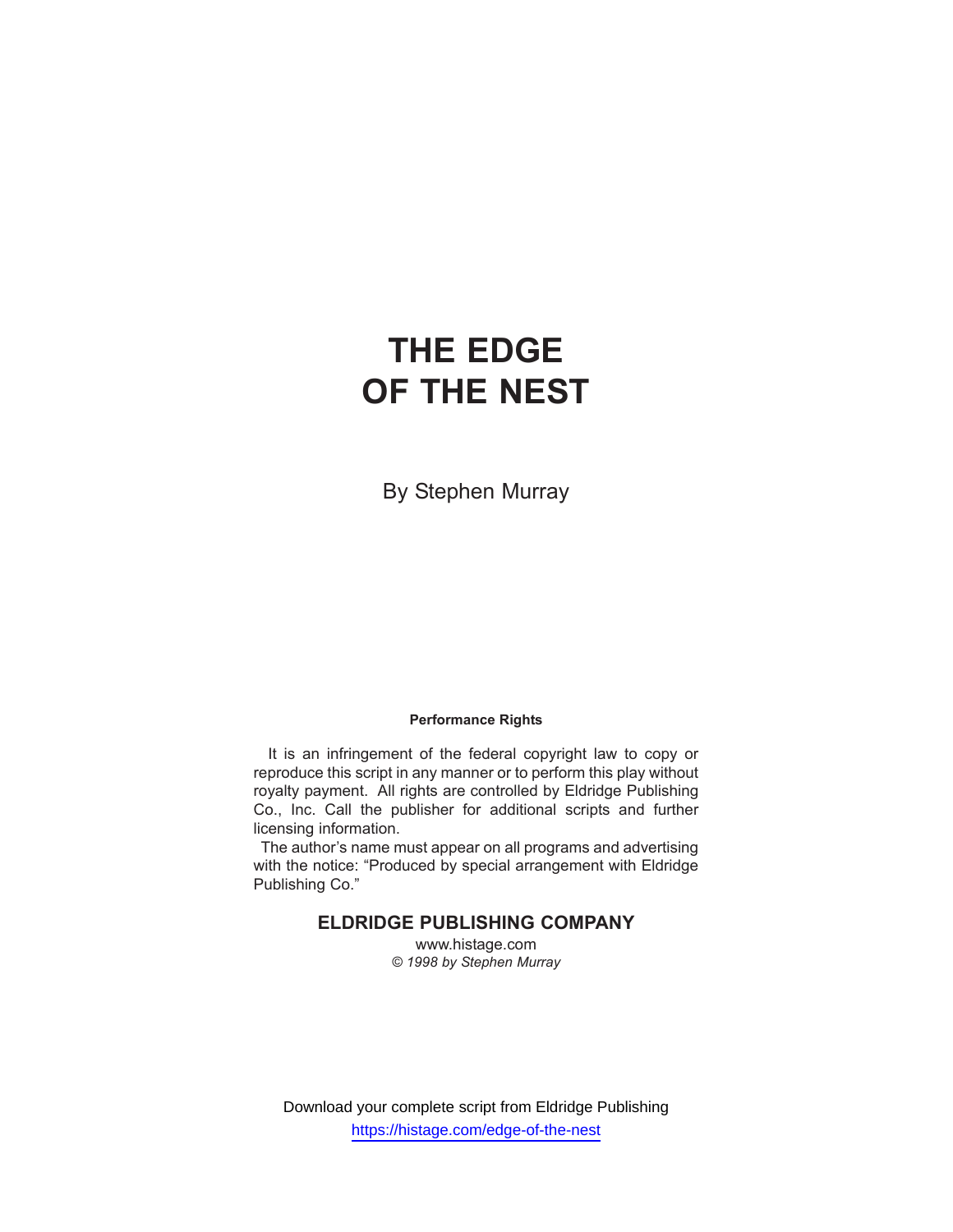#### **STORY OF THE PLAY**

From the day we're hatched to the day we spread our wings and fly on our own, there are requisite, riotous rites of passage that must be experienced. This collection of humorous scenes and hummable songs explores the innocent squawk of infancy, the terrible twos, the treacherous teens, and everything in between.

There are survival courses on how to handle any kind of babysitter ... from the perfect to the perfectly insane. There are tactics for dealing with those who endeavor to shape, stretch and warp our minds and bodies - like gym teachers, substitute teachers and those cafeteria culinary queens, the "Little Lunch Ladies."

From the angst of acne, adolescence, and part-time jobs, to the dangers of driver's ed. and dealing with the dreaded kid sister, this is a hilarious, high-flying adventure. Whether you're a feather short of adulthood or have a bird's eye view of growing up, this musical soars with laughter and uplifting songs like: "*Happy Birthday to Me," "Baby, Baby We're Babies," "School Daze," "The Teenage Tango"* and even the tribute to the parents who give us roots and wings, *"Thank You."*

#### **PROPS/COSTUMES**

Props needed include: infant doll in blanket, baby doll, telephones, jumper cables, umbrella, carpet bag, vacuum cleaner, invoice, whistle, gym uniforms, several slips of paper, school books, list and pen, class roster, Walkman, beakers, cafeteria trays, large food trays and serving spoons, carton of milk, hair nets, aprons, rubber gloves, order register, fast food bags, money, camera, two enormous bags of popcorn, two giant mugs, money, Barbie and Ken dolls.

Also needed are: chairs, tables, boxes etc. to arrange for the various settings.

(Optional: Ginsu knives, salad tongs, bottle of alcohol, dental floss and barbells.)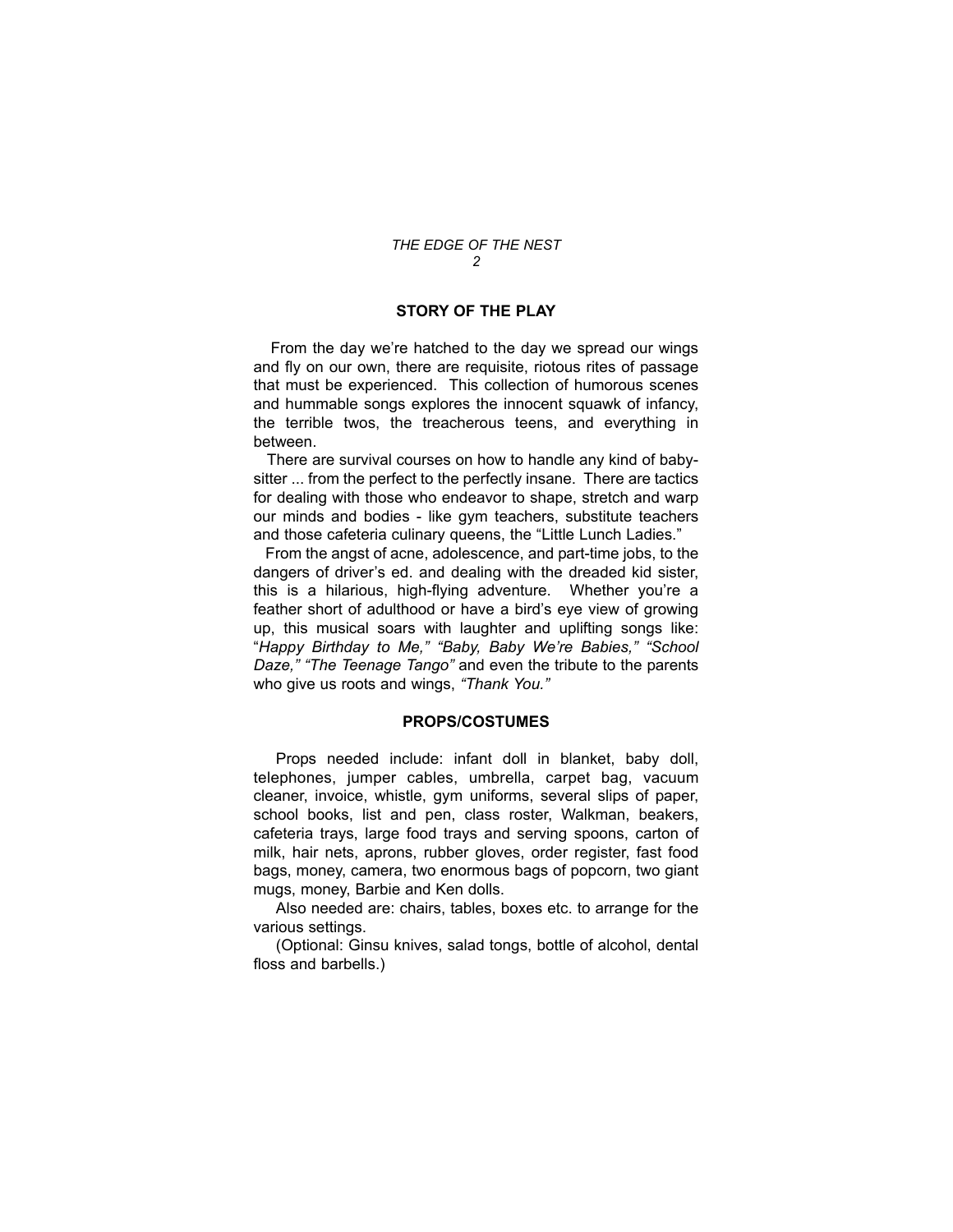## **SYNOPSIS OF SCENES**

## **Scene 1 - Happy Birthday**

CAST: Narrator and Ensemble SONG #1 - "Happy Birthday to Me"

## **Scene 2 - Babies and Young Chloe**

CAST: Narrator, Ensemble of "Babies," Mom, and Chloe SONG #2 - "Baby, Baby, We're the Babies" SONG #3 - "Dolly I"

## **Scene 3 - Baby-sitter Introduction**

CAST: Narrator and Ensemble SONG #4 - "Baby-sitter"

**Scene 4 - Good Sitter / Bad Sitter**  CAST: Narrator, Wilamina, Good Sitter, Bad Sitter, six Kids

**Scene 5 - Military Baby-sitter** CAST: Narrator, Mom, Dad, Sitter, Kid 1, Kid 2, Baby

#### **Scene 6 - The Perfect Baby-sitter**

CAST: Mom, Dad, Kid 1, Kid 2, Lazy Kid, Carrie Coppins, Carpet Cleaner, Chorus SONG #5 - "Carrie Coppins"

**Scene 7 - School Days** 

CAST: Narrator, Offstage Voices, and Ensemble SONG #6 - "School Daze"

## **Scene 8 - Gym Class**

CAST: Gym Teacher and Students (Sweeney, Johnson, Baker, Smith, Brown, and Martin)

## **Scene 9 - Chloe in School**

CAST: Chloe at 10, Louise, Dawn, and Maria SONG #7 - "Dolly II"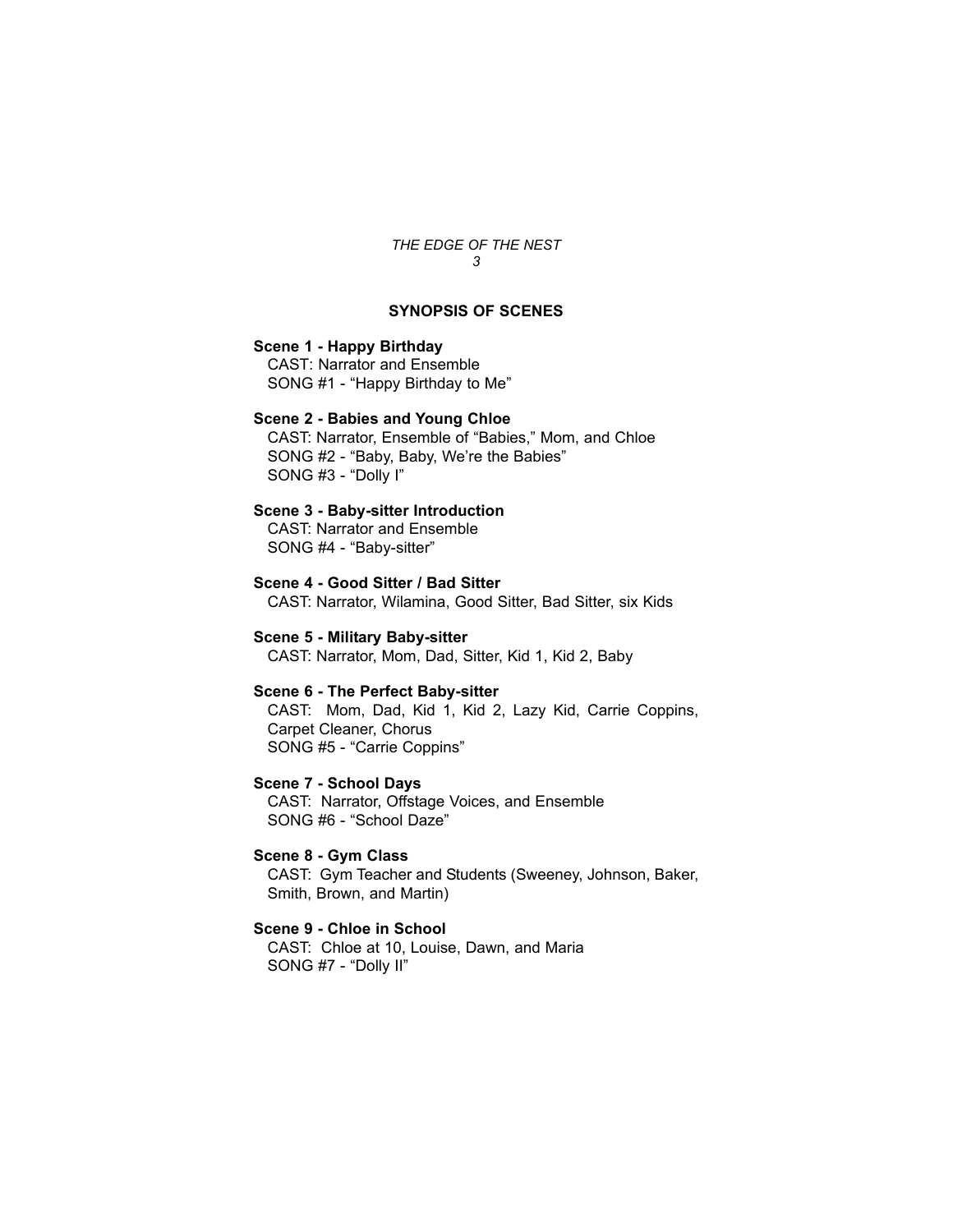## **Scene 10 - The Substitute Teacher**

CAST: Narrator, Teacher (Miss Twiggle), 5 Students

## **Scene 11 - The Lunch Lady**

CAST: Narrator, Lunch Lady, 5 Students, and Chorus of Little Lunch Ladies SONG # 8 - "Little Lunch Lady"

## **Scene 12 - Teen Years Introduction**

CAST: Narrator and Ensemble SONG #9 - "The Teenage Tango"

## **Scene 13 - Driver's Education**

CAST: Teacher, Jan, Marcia, Cindy, Alice

#### **Scene 14 - The New Job**

CAST: Manager (Biff); Shift Supervisor (Melba); New Employee (Judy); Mom; Customers 1, 2, and 3; Thief

#### **Scene 15 - Little Sister**

CAST: Narrator, Mom, Dad, Big Sister 1, Little Sister 1, Big Sister 2, Little Sister 2, Tommy, Rodney, Clerk/Usher, Chorus of Movie-goers SONG #10 - "Little Sister Blues"

## **Scene 16 - Chloe Leaves Home**

CAST: Chloe at 18, Mom, Susie SONG #11 - "Dolly III"

## **Scene 17 - Finale**

CAST: Narrator, Ensemble SONG # 12 - "Thank You"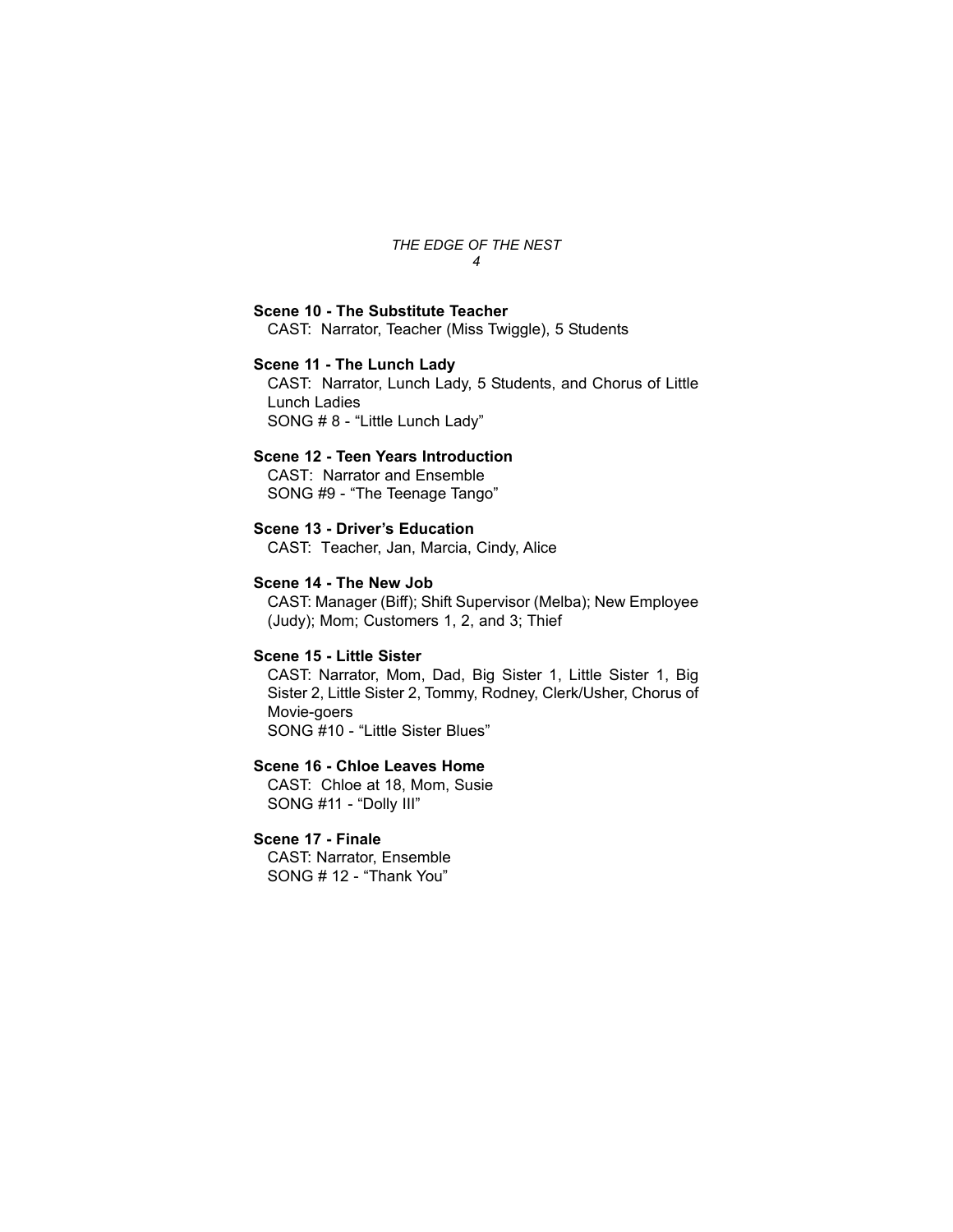## **Scene 1**

## **HAPPY BIRTHDAY**

**CAST:** Narrator and Ensemble.

NARRATOR: Welcome to the *Edge of the Nest,* a journey through life from the first cries of infancy, to the first day of independence. It's our training period, our apprenticeship, as we strive for that imaginary certificate of adulthood. Let's begin with day one. Birth. The most common first word of newborns is ... *(An infants' CRY.)* That may not mean much to you and me. But research has discovered that in the language of infants it has a very special meaning, "Happy Birthday to Me!"

## **Song #1: HAPPY BIRTHDAY TO ME**

ENSEMBLE: *(Sings.)* HAPPY BIRTHDAY TO ME! HAPPY BIRTHDAY TO ME! I'M SO HAPPY TO BE PART OF HUMANITY. HAPPY BIRTHDAY TO ME!

HAPPY BIRTHDAY TO ME! I THINK YOU WOULD AGREE THIS IS SUCH A GREAT DAY I WANT TO JUMP UP AND SAY HAPPY BIRTHDAY TO ME!

EVERYTHING IS BRAND NEW THERE IS SO MUCH TO DO. MANY THINGS TO SEE, TOO. HI THERE, HOW-DO-YOU-DO?

I CAN'T WAIT TO BEGIN TRY OUT MY BRAND NEW SKIN THERE'S SO MUCH TO TAKE IN SO I'LL SAY WITH A GRIN ...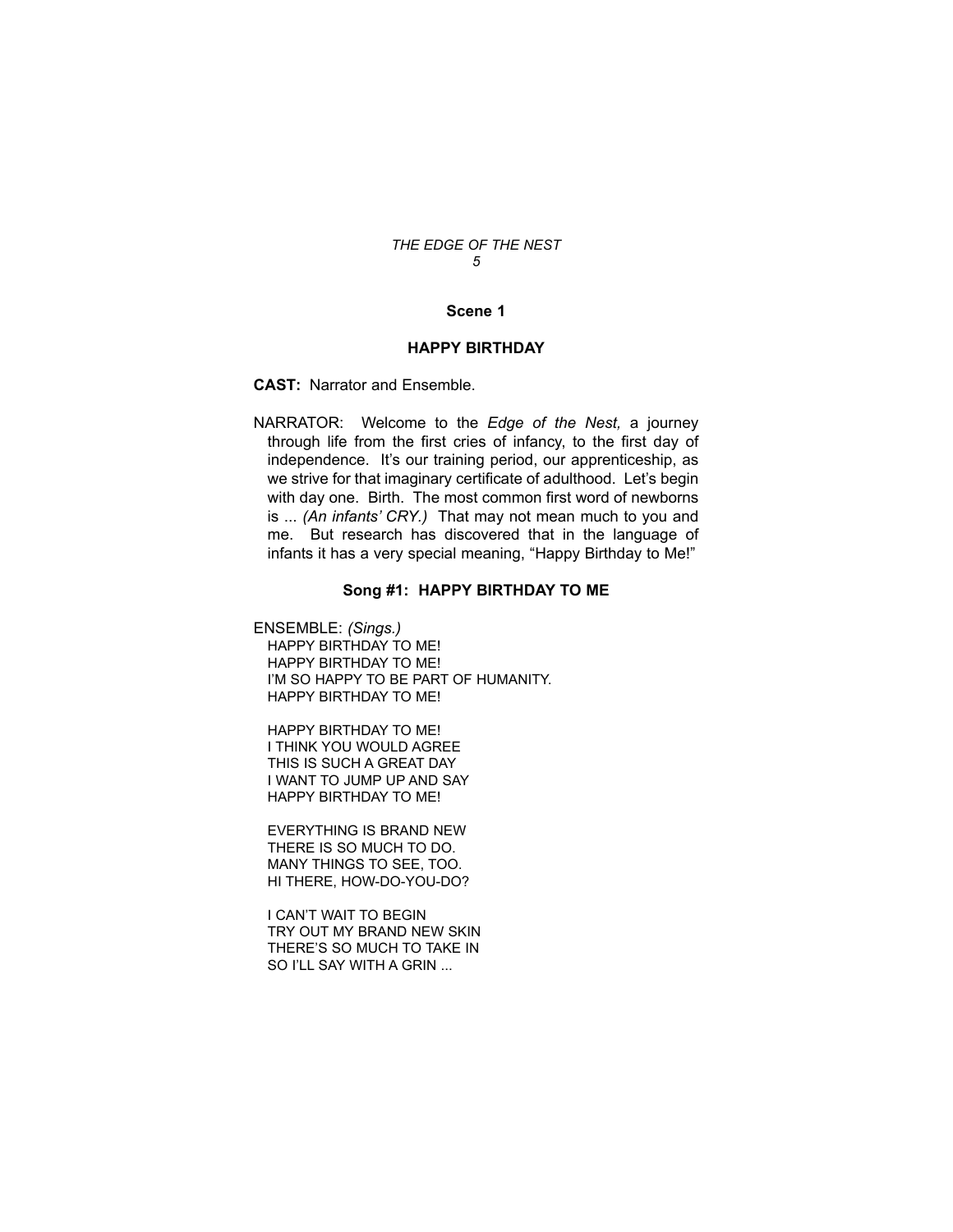HAPPY BIRTHDAY TO ME! HAPPY BIRTHDAY TO ME! I'M SO HAPPY TO BE PART OF HUMANITY. HAPPY BIRTHDAY TO ME!

NURSE: *(MOM and DAD enter, followed by NURSE carrying infant doll.)* Congratulations, Mr. and Mrs. Johnson, it's a girl! MOM: She's beautiful! DAD: What a sweetheart! She's got your eyes. MOM: Oh, and she's got your ears! DAD: *(Being pulled toward baby.)* And, ow! She's got ... my ... nose! *(Breaks free.)* What a grip!

EVERYTHING IS BRAND NEW (NOO) THERE IS SO MUCH TO DO. (DOO) MANY THINGS TO SEE, TOO. (TOO) HI THERE, HOW-DO-YOU-DO? (DOO)

I CAN'T WAIT TO BEGIN (GINN) TRY OUT MY BRAND NEW SKIN (SKINN) THERE'S SO MUCH TO TAKE IN (INN) SO I'LL SAY WITH A GRIN ... (A-GRINN)

HAPPY BIRTHDAY TO ME! HAPPY BIRTHDAY TO ME! I'M SO HAPPY TO BE PART OF HUMANITY. HAPPY BIRTHDAY TO ME!

HAPPY BIRTHDAY TO ME! I THINK YOU WOULD AGREE THIS IS SUCH A GREAT DAY I WANT TO JUMP UP AND SAY HAPPY BIRTHDAY TO ME! THIS IS SUCH A GREAT DAY I WANT TO JUMP UP AND SAY HAPPY BIRTHDAY TO ME!

**End of Scene**